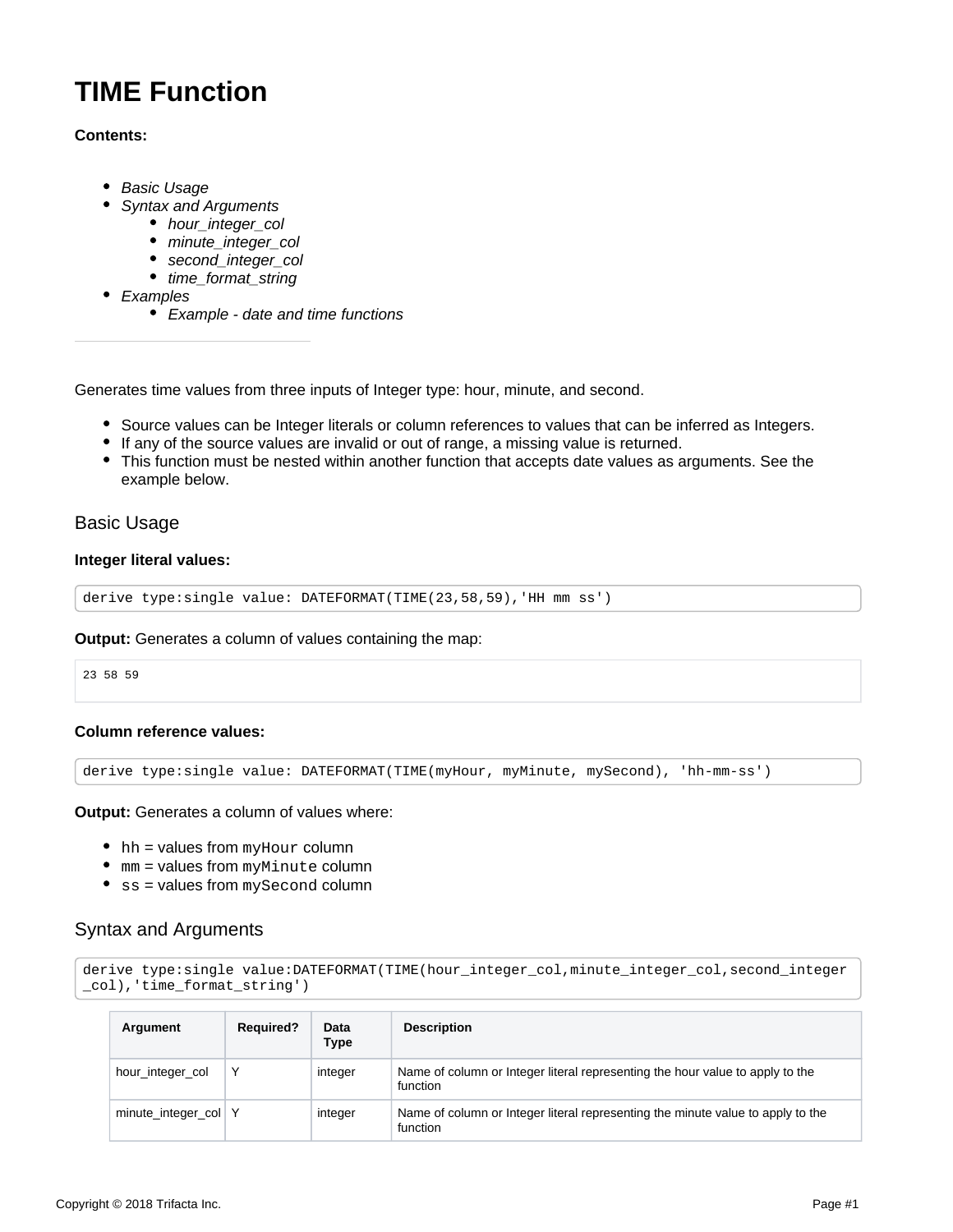| second_integer_c             | integer | Name of column or Integer literal representing the second value to apply to the<br>function |
|------------------------------|---------|---------------------------------------------------------------------------------------------|
| time_format_string $\vert$ Y | string  | String literal identifying the time format to apply to the value                            |

For more information on syntax standards, see [Language Documentation Syntax Notes](https://docs.trifacta.com/display/r051/Language+Documentation+Syntax+Notes).

#### <span id="page-1-0"></span>**hour\_integer\_col**

Integer literal or name of the column containing integer values for the hour. Values must integers between 0 and 23, inclusive.

- Missing values for this function in the source data result in missing values in the output.
- Multiple columns and wildcards are not supported.

## **Usage Notes:**

| <b>Required?</b> | Data Type                                  | <b>Example Value</b> |
|------------------|--------------------------------------------|----------------------|
| Yes              | Integer (literal or column reference)   15 |                      |

#### <span id="page-1-1"></span>**minute\_integer\_col**

Integer literal or name of the column containing integer values for the minutes. Values must integers between 0 and 59, inclusive.

- Missing values for this function in the source data result in missing values in the output.
- Multiple columns and wildcards are not supported.

#### **Usage Notes:**

| <b>Required?</b> | Data Type                                | <b>Example Value</b> |
|------------------|------------------------------------------|----------------------|
| Yes              | Integer (literal or column reference) 23 |                      |

## <span id="page-1-2"></span>**second\_integer\_col**

Integer literal or name of the column containing integer values for the second. Values must integers between 0 and 59, inclusive.

- Missing values for this function in the source data result in missing values in the output.
- Multiple columns and wildcards are not supported.

#### **Usage Notes:**

| <b>Required?</b> | Data Type                             | <b>Example Value</b> |
|------------------|---------------------------------------|----------------------|
| Yes              | Integer (literal or column reference) | 45                   |

#### <span id="page-1-3"></span>**time\_format\_string**

For more information on supported time formatting strings, see [Supported Data Types](https://docs.trifacta.com/display/r051/Supported+Data+Types).